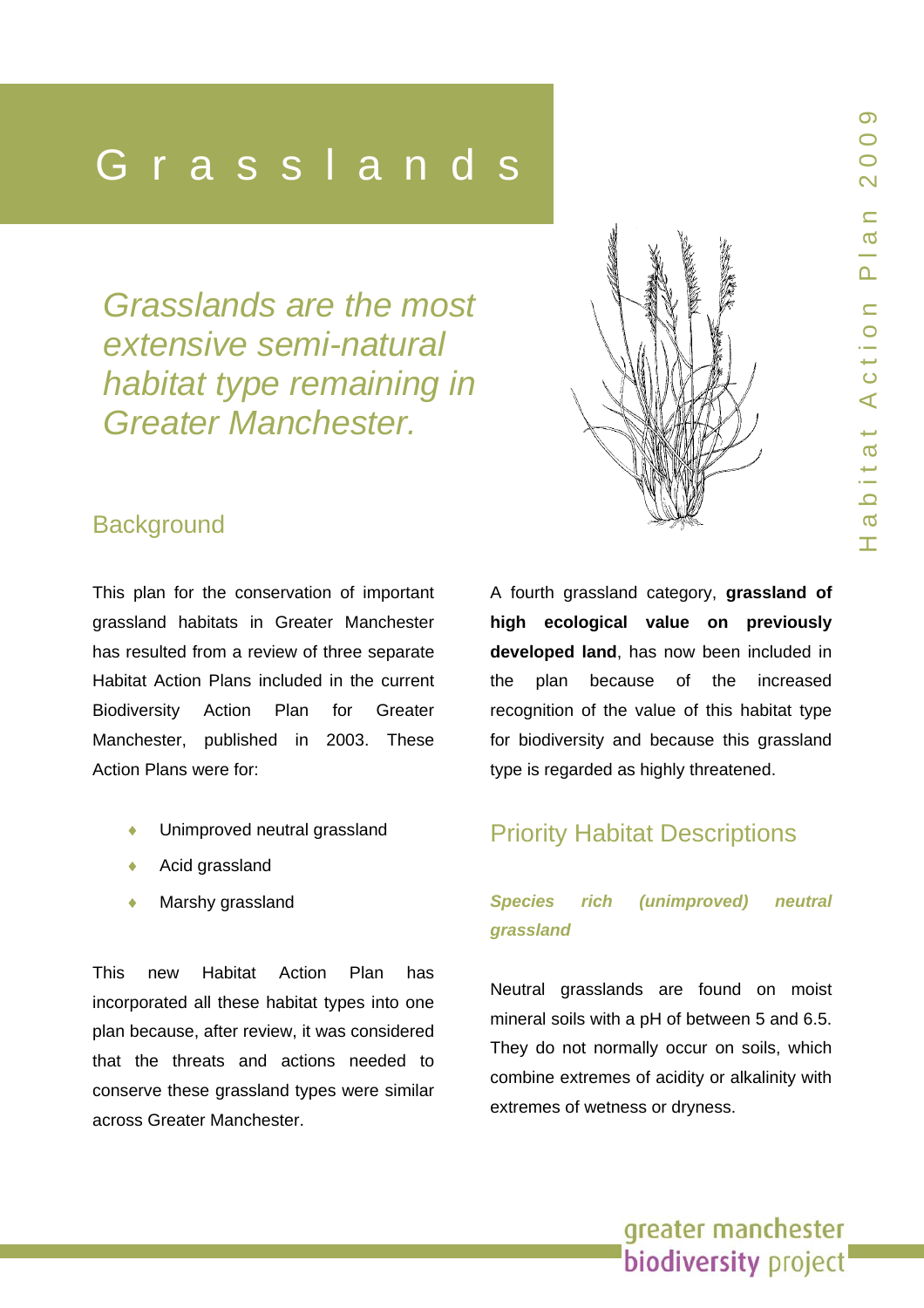The majority of the neutral grassland found in the UK is now species-poor "improved" grassland that has been modified by extensive use of fertilisers, reseeding and drainage. Therefore the most species-rich grasslands of the highest conservation value are often referred to as 'unimproved' grasslands.

Unimproved neutral grassland is often found in enclosed lowland landscapes managed either as pastures, which are grazed for all or part of the year, or meadows which are usually grazed for part of the year but are "shut up" (stock excluded) in late spring to allow the grass to grow prior to the mowing of a hay crop in early or mid summer.

In the UK National biodiversity action plan the habitat type is called 'lowland meadow' or 'upland hay meadow'. However, in Greater Manchester many areas of speciesrich neutral grassland are found outside of agricultural landscapes, arising either because the grassland is a fragment of original grassland (pre-agricultural improvement) remaining after built development removed the surrounding land from agricultural use, or because improved top-soil layers have been removed or inverted to expose nutrient poor sub-soils which have then colonised naturally.

In Greater Manchester, the most extensive areas of non-agricultural species-rich neutral grassland are found along road verges. Recreational sites and churchyards are also common locations for this habitat type in Greater Manchester. The term 'meadow' is therefore regarded as misleading and in not used in this Plan, although it is recognised that the best sites are still to be found within the farmed landscape.

In Greater Manchester the majority of species-rich neutral grasslands will equate to NVC community MG5. However, the relative lack of high quality neutral grasslands in Greater Manchester means those sites that are 'recovering' from improvement or that receive low levels of agricultural input may qualify as the GM priority habitat type.

Some plant species that could be used as 'indicator species' for the habitat type are:

Dyers greenweed *Genista tinctoria* Adder's-tongue fern *Ophioglossum* Hay Rattle *Rhinanthus minor*  Devil's-bit *Succisa pratensis*  Betony *Stachys officinalis*  Greater burnet- *Pimpinella major*  **Saxifrage** Birds Foot Trefoil *Lotus corniculatus* Oval Sedge *Carex ovalis*

Meadow saxifrage *Saxifraga granulata*  Great Burnet *Sanguisorba officinalis*

Cuckoo Flower *Cardamine pratensis*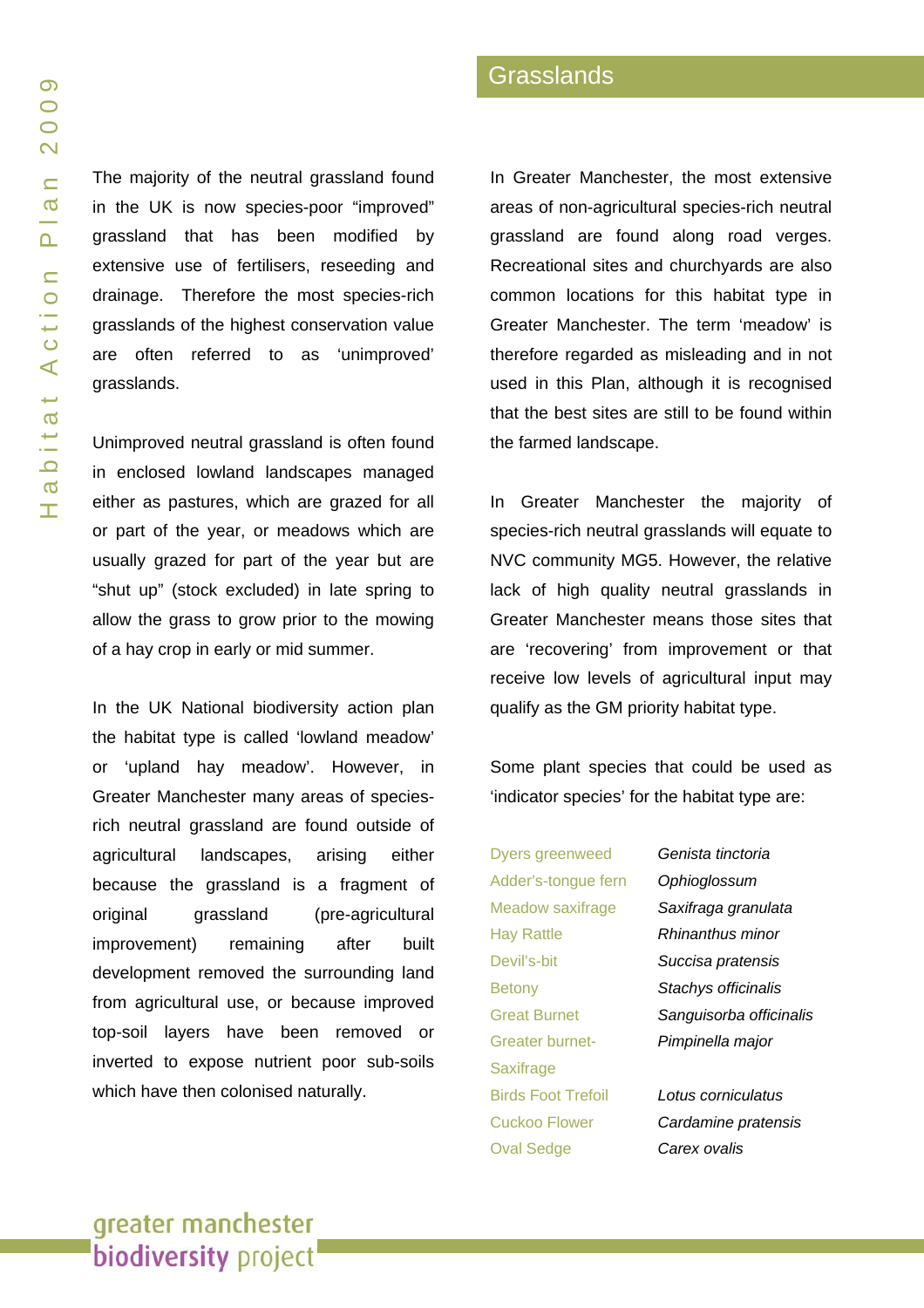But the presence of sin gle plant specimens, or low numbers of p lants of a single species, should not n ecessarily be taken to d efine the grassland a s the priority habitat type.

Species rich grasslands may also support particular fauna, such as certain ground nesting birds (e.g. skylark, grey partridge), invertebrates (common blue butter fly, large and small skipper) and mammals (field voles, brown hares).

#### *Acid grassland*

Acid grasslands usually occur on nutrient poor soils over acidic rocks such a s sandstone, acid igneous rocks and superficia l deposits, for instance sand and gravel. Acid grassland is found in both upland and lowland areas.

The GM habitat type covers both lowland dry acid grassland, a UKBAP priority habitat, which is largely restricted to land below 300m, and upland acid grassland. The broad habitat type can be defined using the NVC and include the commun ities:



- U2 *Deschampsia flexuosa* grassland
- U4 *Fesuca ovina Agrostis capillaries gallium saxatile* grassland

Lowland (dry) acid grassland occur s on fre e draining soils and typically comprises plant communities character ised by wavy hairgrass, fescues and bent grasses, sheep's sorrel, devil's-bit scabious, heath bedstraw and tormentil. Lowland dry acid grassland commonly forms mosaics with other seminatural habitats includin g lowland heathland (another UK Priority Habitat) increasing its biodiversity value through these associations.



#### Hol comb e Moor, Bury

Large expanses of acid grassland, u niform in character, a lso occur in the uplands. These sites often support a limited range of plant species, a result of past management practices. U pland acid grasslands can arise following the loss of heathland or blanket bog communities through over-grazing or drainage. Although many types of upland acid grassland habitat can be inherently species-poor in terms of their flora, they can make a substantial contribution to the nature conservatio interest of moorland.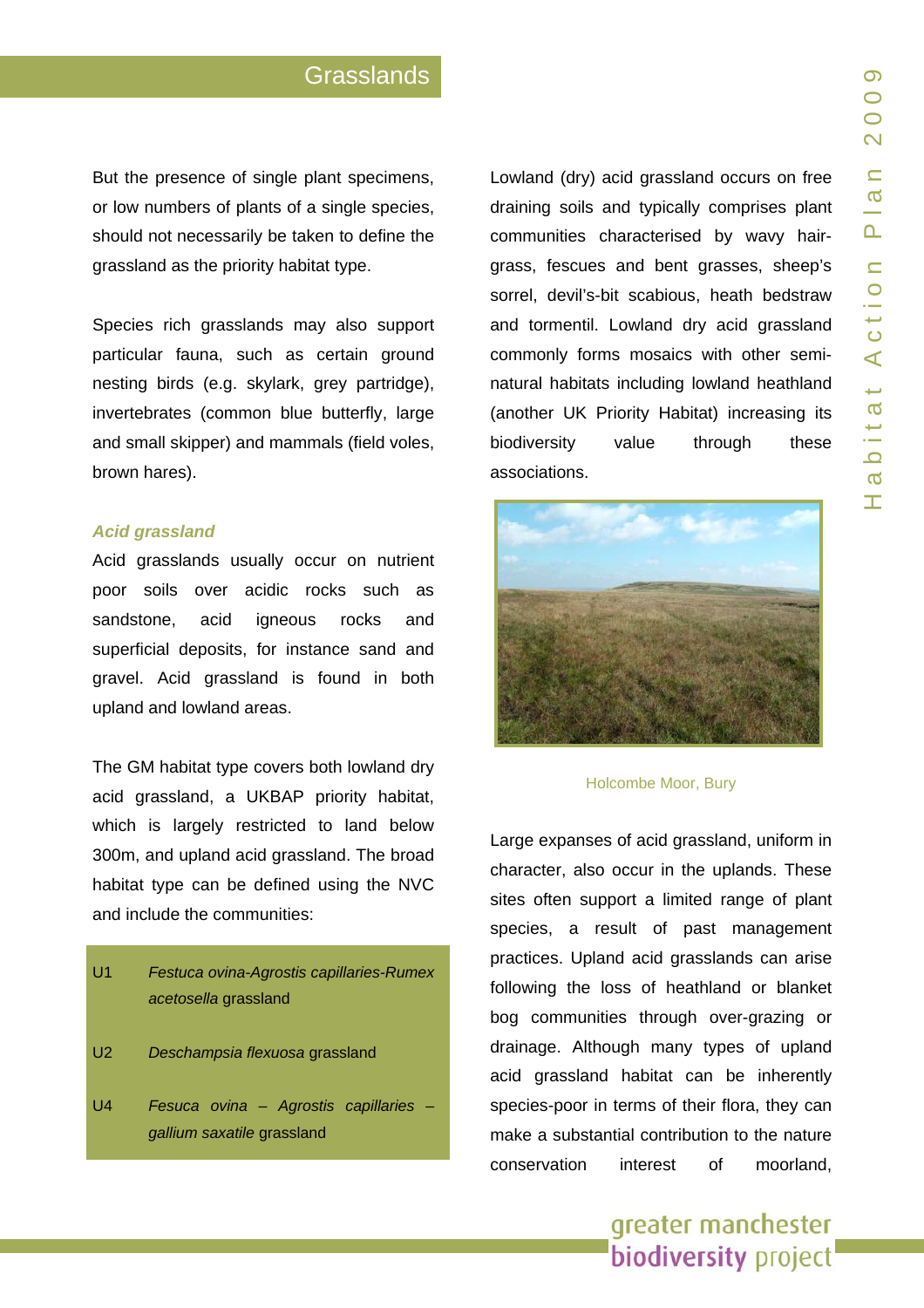supporting upland birds such as curlew, golden plover, twite, ring ouzel and skylark.

Typical plant species of upland acid grassland include:

| Purple moor-grass     | Molinia caerulea     |
|-----------------------|----------------------|
| Sheep's fescue        | Festuca ovina        |
| Wavy hair-grass       | Deschampsia flexuosa |
| <b>Common bent</b>    | Agrostis capillaris  |
| Mat grass             | Nardus stricta       |
| <b>Tormentil</b>      | Potentilla erecta    |
| <b>Heath bedstraw</b> | Galium saxatile      |

#### *Marshy grassland*

Marshy grassland occurs on more or less level areas rather than on the banks of watercourses. It is generally found on permanently damp soils or land with impeded drainage.

In Greater Manchester marshy grasslands are often found outside of agricultural landscapes in areas that have fallen out of agricultural use or in areas where the ground has been greatly disturbed, for example on very compacted soils or on areas of restored or reinstated land (e.g. old tip and colliery sites). Marshy grasslands are sometimes used for light grazing, particularly in the uplands but in Greater Manchester more often than not they are unused and unmanaged.

For the purposes of this plan this habitat type covers upland and lowland marsh/marshy grassland including:

- Certain purple-moor grasslands, including the UKBAP priority habitat type 'purple moor grass and rush pastures'
- Grasslands with high proportions/diversity of rush, and sedge species
- Wet meadows and pastures supporting communities of species such as meadowsweet, marsh marigold or valerian species where herbs rather than grasses predominate.

Many areas of marshy grassland are relatively species poor and may not be said to properly constitute the priority habitat type. These species-poor examples are often dominated by stands of a few dominant species such as reed canary grass or soft rush. Marshy grassland can also sometimes be characterised by significant orchid communities, including marsh orchids.

Notable fauna includes valuable invertebrate communities such as, hoverflies, crane flies and soldier flies. Because they sometimes support large invertebrate communities marshy grassland can be valuable feeding habitats for bats.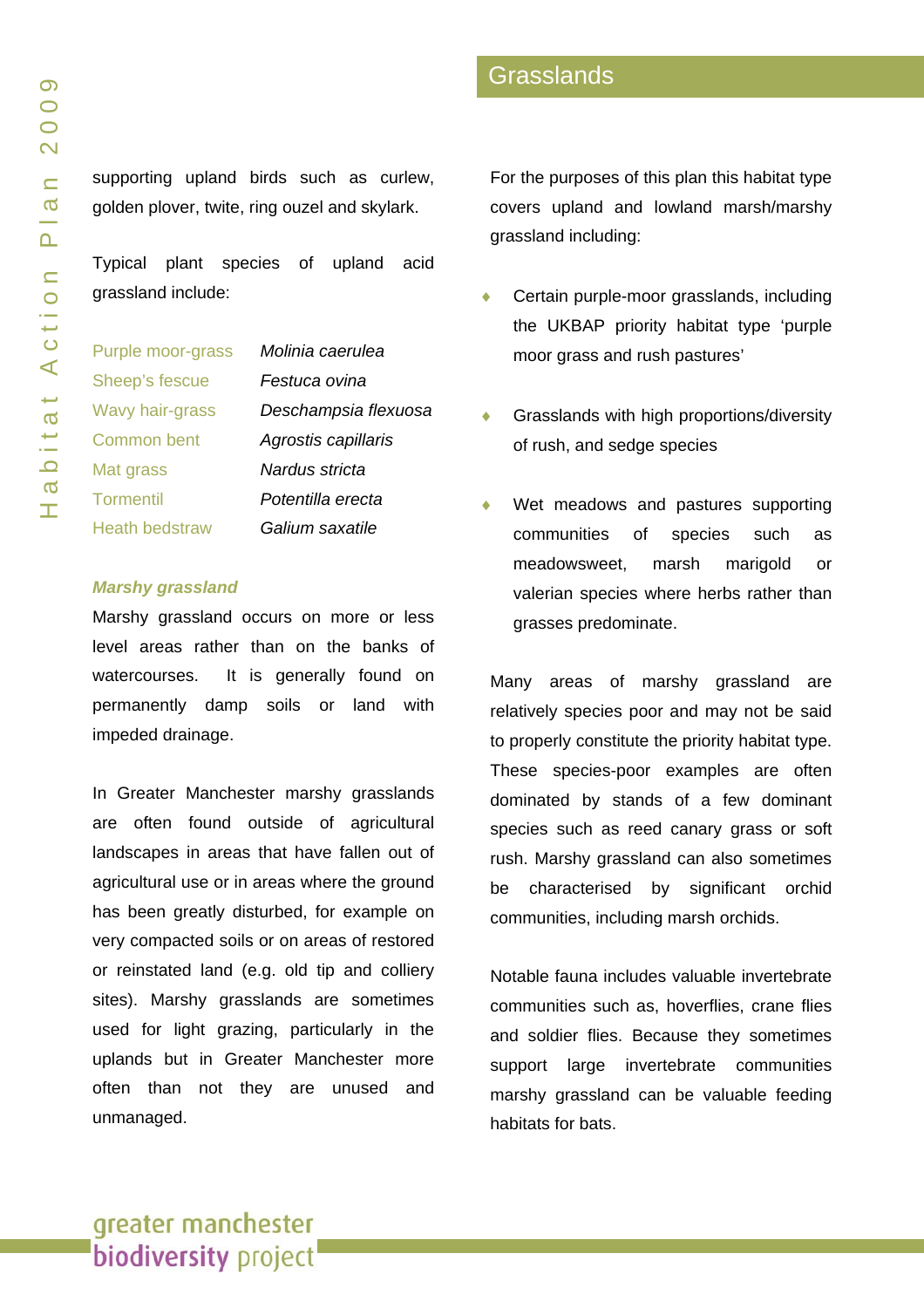## *Grasslands of high ecological value on areas of previously developed land*

This habitat category is included as a priority habitat for conservation because it is a habitat that is known to support important populations of invertebrates (including beetles, bees and spiders), often in unique assemblages.

Most grasslands of high ecological value on previously developed land are **primary successions** , and as such are unusual in the British landscape. They usually occur on urban Brownfield sites, which can be found across Greater Manchester, and are severely threatened by the pressure to redevelop such sites for built develo pments.

The broad habitat type includes some very early successional stage plant communities ('pioneer' communities) o skeletal substrates, but most will comprise open grasslands with many varied flowering plants and herbs, areas of bare ground and often a little scrub, which can persist for decades with limited management on substrates whose edaphic conditions severely limit plant growth and lead to arrested successions.

Exa mples are substrate s with extreme pH, whether alkaline (e.g. lime) or acid (e.g. colliery spoils), substrates deficient i n nitrogen (e. g. Pulverised Fuel Ash) or in available phosphate (e. g. calcareous quarry spoil), or water-deficient (e.g. dry gravel and sand pits).

Grasslands fitting this priority type cannot be properly defined using botanical criteria alone. For formal selection as the priority habitat type, surveys of invertebrates will likely be req uired.



Colliery Spoil

#### Current status and distribution

## *Species rich (unimproved) neutral g***rassland**

It is e stimated that there is some 250 ha o f species-rich unimproved neutral grassland remaining in Greater Manchester (not all of this will meet the definition of the priority habitat type). The majority of the species-rich examples lie within d esignated Sites of Biological I mportance in Trafford, Oldham, Stockport, T ameside, Bury and Manchester.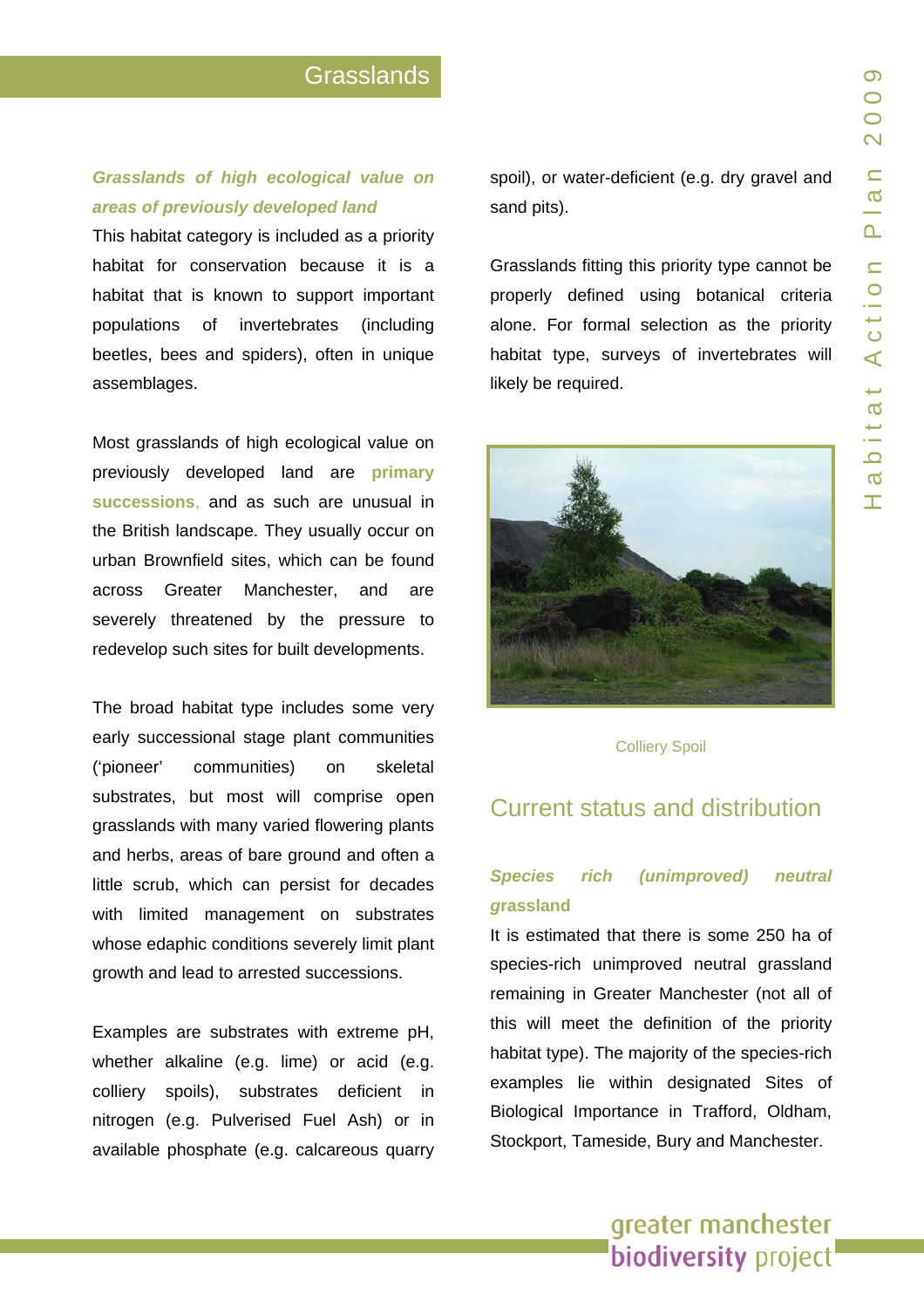Unimproved upland hay meadows and lowland meadows are listed on Annex I of the EC Habitats and Species Directive and are both UK Priority habitats.

#### *Acid grassland*

Given current data sources it is not readily possible to distinguish between upland and lowland acid grassland distributions. Overall there are known to be 4,600ha of acid grassland in Greater Manchester. This mostly comprises upland acid grassland in Oldham and Rochdale. Lowland acid grassland is increasingly rare and examples of this habitat type more than 0.2ha in extent should be regarded as important.

#### *Marshy grassland*

There are estimated to be 266 ha of marshy grassland in greater Manchester, but most of this figure represents marshy grassland in upland areas of Rochdale. In other lowland areas the resource is very fragmented and occurs generally in small fragments (less than 0.5ha). Currently there is no legal protection for this habitat type, except where it occurs within designated sites.

#### *Grasslands of high ecological value on areas of previously developed land*

There is direct comparison with the UK Priority Habitat 'Open Mosaic Habitats on Previously Developed Land'. Current extent within Greater Manchester is unknown at present.



Nob End, Bolton

## Factors affecting the habitat

It is important to recognise the threats to grasslands if actions for conservation are to be properly informed and targeted. In Greater Manchester the main causes of decline and species impoverishment of grasslands are considered to be:

- Pressure from built development. This pressure can be direct in terms of habitat that is built over, and indirect from:
	- Intensification of management of grassland adjacent or close to new development
	- Abandonment of grassland formerly in agricultural management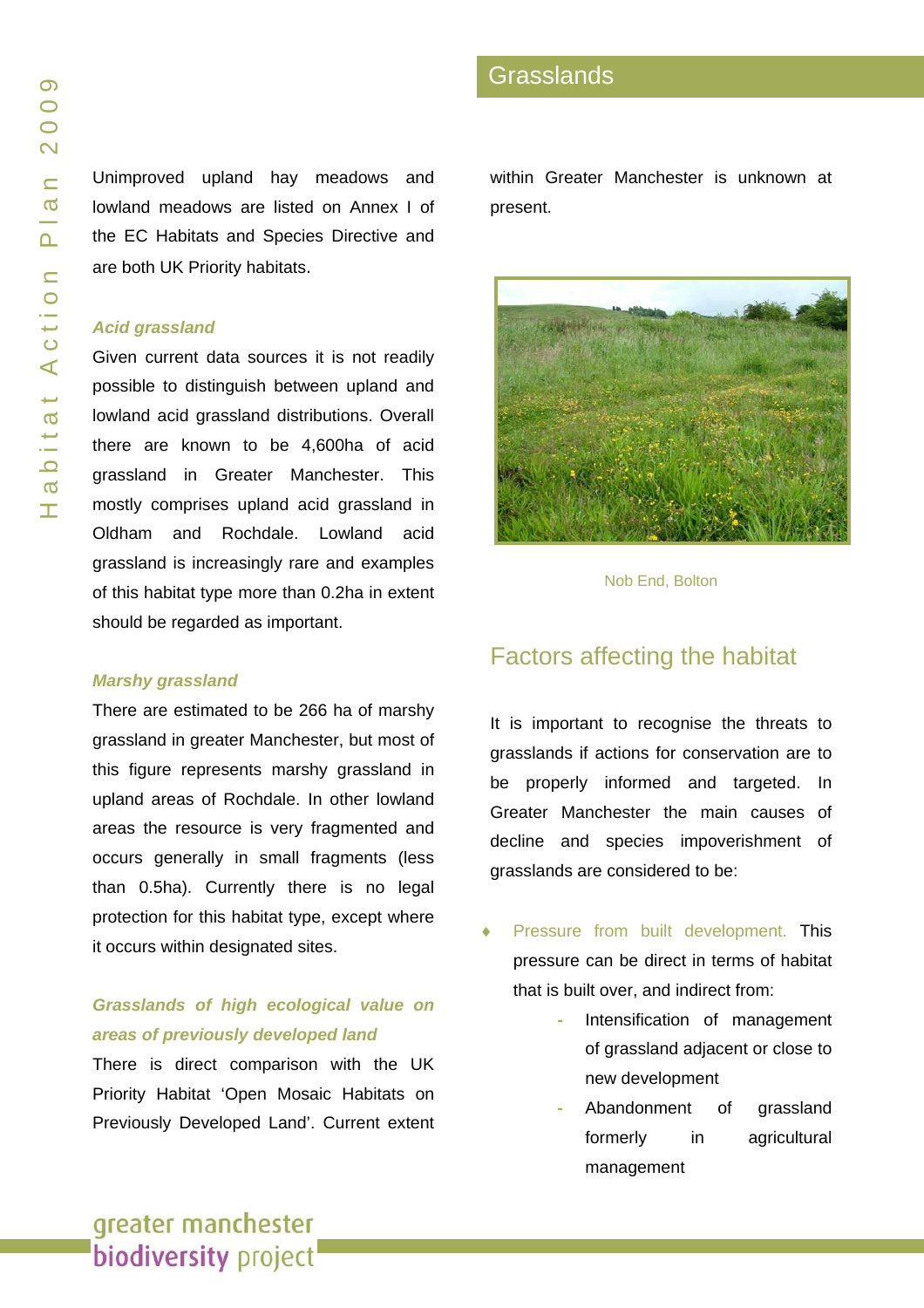- Changes to hydrology caused by changes in drainage regimes
- Fragmentation of remaining grassland
- Disturbance and vandalism, created by urban fringe pressures
- Grassland 'improvement' ment' caused by intensification of agricultural management, or changes in agricultural practice.
- Changes to agricultural management, particularly the abandonment of smallscale livestock farming leading to either no management (particularly tru e of upland grassland in Greater Manchester) or changes in land use, particularly replacement of managed grazing with unmanaged horse grazing or abandonment of grazing altogether.
- ♦ Inv asiv e species are a major problem, particularly Himalayan Balsam on marshy grassland.
- ♦ Poorly considered tre e planting and landscapin g schemes.
- Unmanaged grasslands are often seen as 'untidy' habitats in urban and suburban areas and there is a tendency to 'tidy' them b y introducing more intensive

management (generally mowing or planting sin gle-species stands such a s daffodils).

- National Planning Policy encouraging the re-use of previously developed land and avoidance of building on 'greenfield' sites. Whilst this policy can sometimes lead to losses of important grassland that has established on previously developed land other grassland types, and particularly species-r ich neutral grassland, can be protected from inappropriate development by the operation of this policy.
- ♦ Advances in research into how best t o restore o recreate species-rich grasslands.

#### ♦ Developme nt

There is a great deal of built development on-going and planned for Greater Manchester. Although this presents some threats to valuable grassland habitats it also pre sents opportunitie s for levering funds into grassland conservation and for creating new species-rich grasslands.

♦ Water abstraction can affect wet grasslands causing sites to dry out.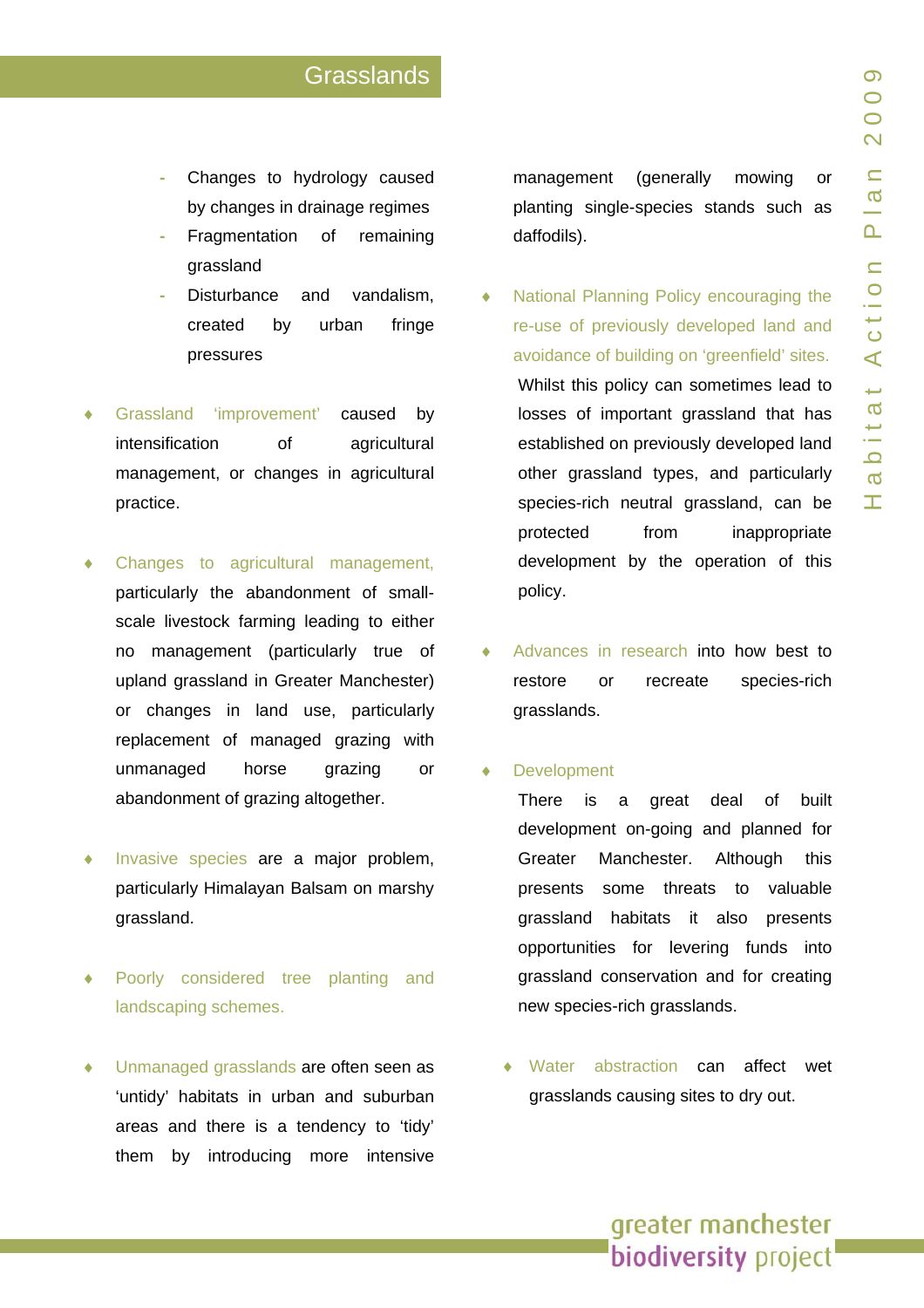#### Current actions

1. Selection of the most ecologically valuable areas of grassland as Sites of Biological Importance (SBI's) in Greater Manchester.

This is the most effective method of protecting grassland sites from the threat arising from built development. All ten-district authorities of Greater Manchester have policies in action plans protecting SBI's. Although many areas of species-rich grassland have been selected as SBI's, the criteria for selecting SBI's in Greater Manchester have recently been comprehensively updated to ensure that the best examples of species-rich grassland can be selected as SBI's.



Elton Goyt SBI, Bury

2. Provision of grassland management advice to landowners and managers.

Even grassland sites that have been given a degree of protection through the SBI system will need to be properly managed if they are to retain their biodiversity value. Although there is now a wealth of information available concerning best practice management and creation of grasslands for biodiversity, Greater Manchester has no mechanism in place for disseminating this information to land managers.

3. Provision of policy incentives for grassland owners, managers and developers to conserve, improve and recreate species-rich grassland.

Certain districts of Greater Manchester already give credit to developers aiming to create sustainable developments. For example, Manchester City Council favours developments that achieve high ratings for sustainability. Maintaining, restoring and creating biodiverse habitats contributes to the sustainability of a development, and diverse grasslands can be created as part of built developments relatively easily.

4. Provide financial incentives for grassland owners, managers and developers to conserve, improve and recreate species-rich grassland.

Financial incentives are available for landowners and managers through the Environmental Stewardship schemes operated by Natural England. However, urban areas are sometimes given less attention than rural areas by Environmental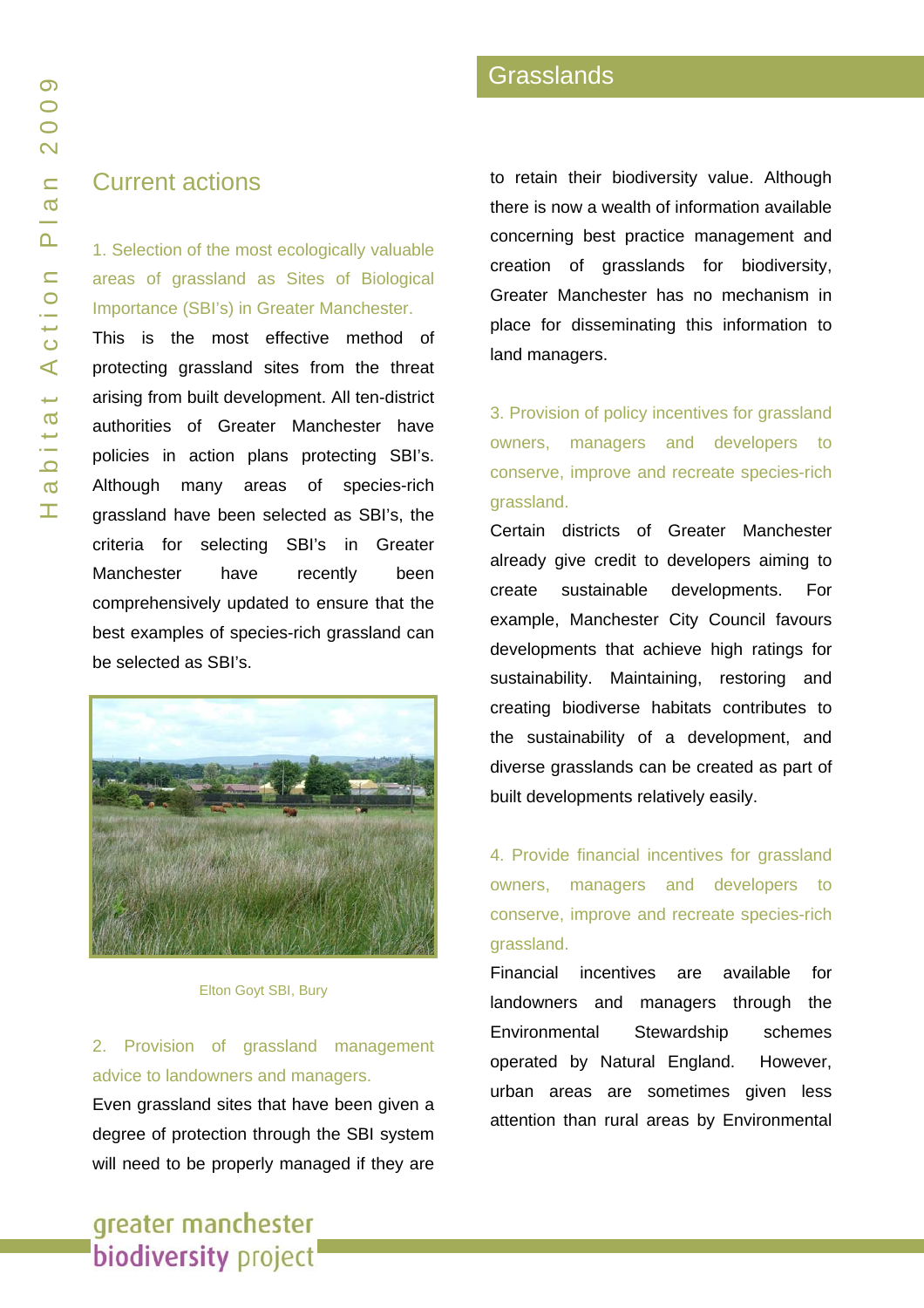Stewardship Officers, despite the re being many valuable habitats in urban are as.

5. Encourage landscape designers and developers t o develop n ew areas of speciesrich grassland.

Work undertaken by the wildflower charity Landlife has been invaluable in creatin g demonstration wildflo wer grasslands in urban areas similar to areas of greater **Manchester** 

## Objectives and targets

All target dates are 2015. Targets have been arrived at by analysis of habitat survey data held by the Greater Manchester Ecology Unit

|  | and by knowledge of precedent for habitat   |  |  |
|--|---------------------------------------------|--|--|
|  | improvement projects in Greater Manchester. |  |  |

| <b>Habitat type</b>            | <b>Target type</b>                             | <b>GM</b> target |
|--------------------------------|------------------------------------------------|------------------|
|                                |                                                | (ha)             |
|                                |                                                |                  |
| Species rich neutral grassland | Maintain current extent of priority habitat    | 250              |
|                                | Maintain current extent of priority habitat in | 250              |
|                                | favourable condition                           |                  |
|                                | Restore semi-improved neutral grassland to     | 20               |
|                                | meet priority habitat type definition          |                  |
|                                | Create new species-rich grassland              | 10               |
|                                |                                                |                  |
| Acid grassland                 | Maintain current extent of priority habitat    | 310              |
|                                | Maintain current extent of priority habitat in | 310              |
|                                | favourable condition                           |                  |
|                                | Restore degraded acid grassland to meet        | 25               |
|                                | priority habitat type definition               |                  |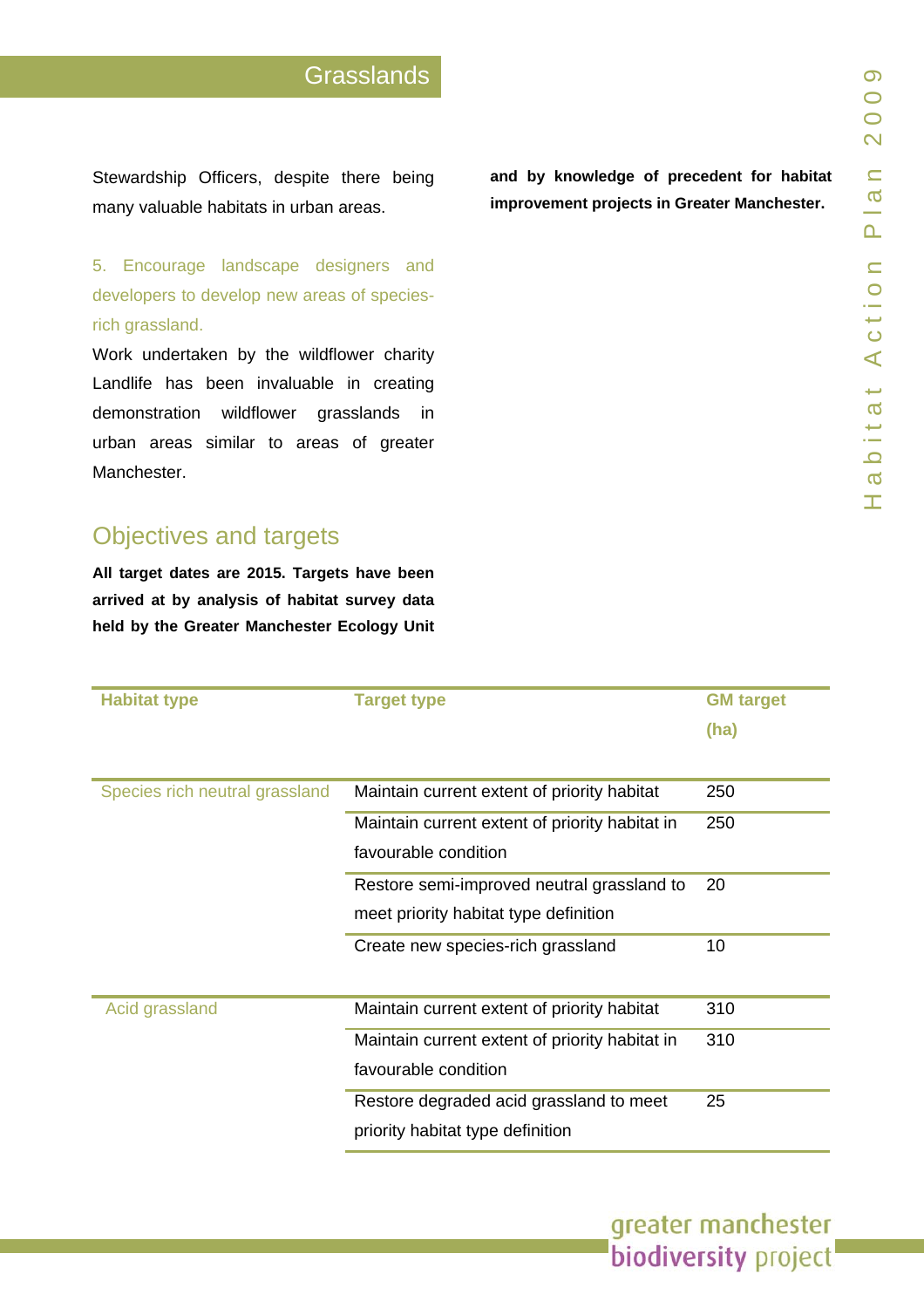| Marshy grassland              | Maintain current extent of priority habitat    | 266          |
|-------------------------------|------------------------------------------------|--------------|
|                               | Maintain current extent of priority habitat in | 266          |
|                               | favourable condition                           |              |
|                               | Restore degraded marshy grassland              | 35           |
|                               | Create new areas of marshy grassland           | 20           |
|                               |                                                |              |
| Grasslands of high ecological | Maintain current extent of priority habitat    | Awaits audit |
| value on previously developed |                                                |              |
| land                          |                                                |              |
|                               | Maintain current extent of priority habitat    | Awaits audit |
|                               | Restore degraded grassland of high             | 3            |
|                               | ecological value on previously developed       |              |
|                               | land                                           |              |
|                               | Create new areas of high ecological value      | 4            |
|                               | on previously developed land                   |              |

## Proposed actions

- Using the updated definitions in this plan and the new SBI selection guidelines, carry out new field surveys to identify the most ecologically valuable grasslands sites and select them as SBI's. GMEU. 2010
- ♦ new information concerning best practice management, restoration and creation of species-rich grassland for inclusion in this plan. Appoint a Project Officer to work with landowners, land managers and developers to disseminate best practice Collate existing information and prepare advice and guidance for grassland

management. It would be useful to identify sites where best practice management of grasslands for biodiversity is being implemented to offer as demonstration areas. GMEU, GMBP, WT's, NE, DEFRA, UU. 2010

• Update guidance to developers on incorporating biodiverse grasslands into new developments and update nature conservation policies in land-use management plans to give protection to species-rich grasslands. GMEU, GMBP, LA's, FWAG, NE, UU. 2011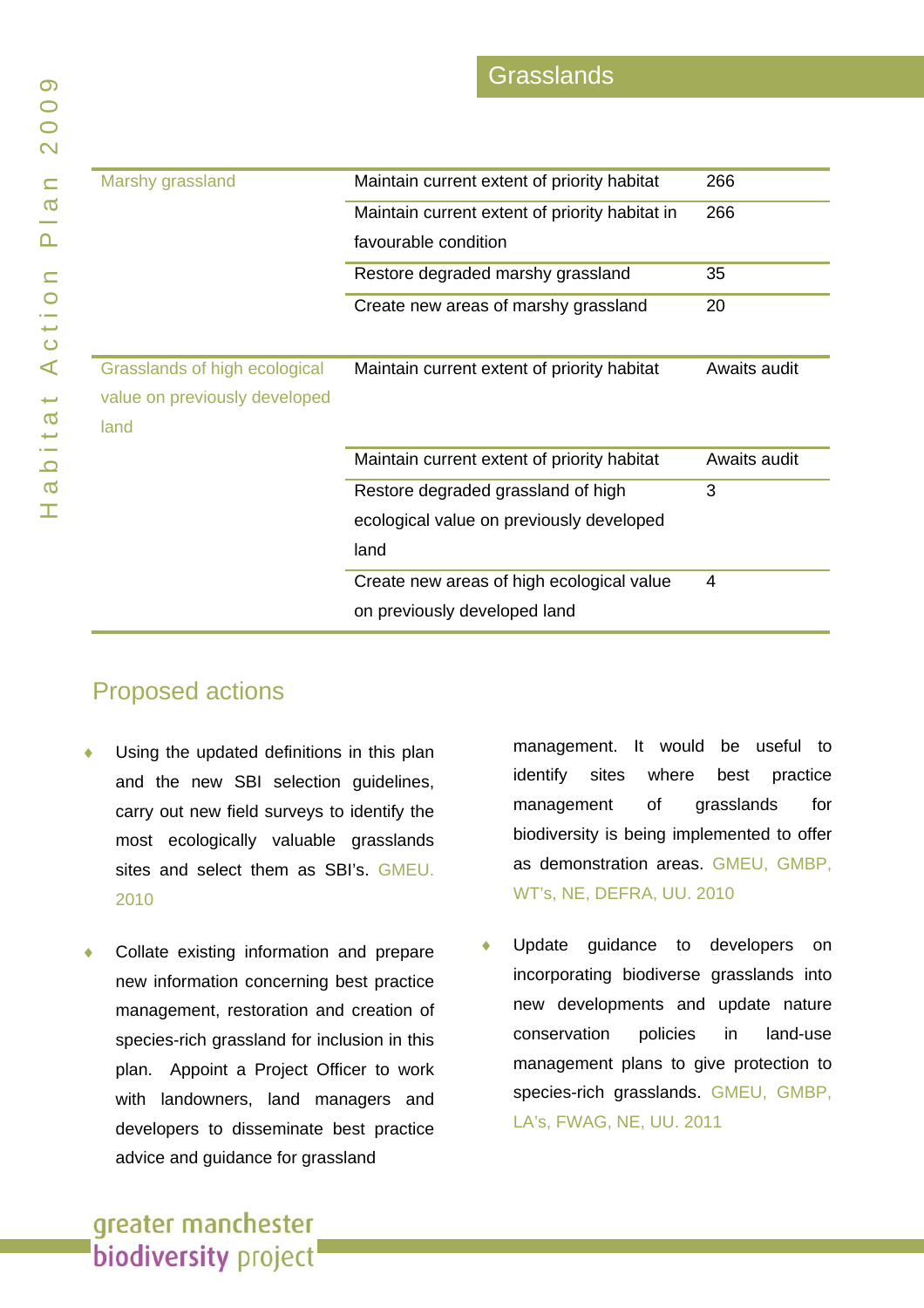- ♦ Stewardship Officers target agreements on species-rich grassland conservation Have h e r Level Environmental measures in Greater Manchester. NE, FWAG, GMBP, LA's. 2015
- ♦ flood defence planning in catchments and ensure that For wet/marshy grassland omote strategic, integrated biodiversity targets are incorporated into flood defence planning. EA. Ongoin g

| <b>Lead Partners</b> |                                                               |  |
|----------------------|---------------------------------------------------------------|--|
| <b>DEFRA</b>         | Department for Environment<br><b>Food &amp; Rural Affairs</b> |  |
| EΑ                   | <b>Environment Agency</b>                                     |  |
| <b>FWAG</b>          | Farming and Wildlife Advisory                                 |  |
|                      | Group                                                         |  |
| <b>GMEU</b>          | <b>Greater Manchester Ecology Unit</b>                        |  |
| <b>GMBP</b>          | <b>Greater Manchester Biodiversity</b>                        |  |
|                      | Project                                                       |  |
| LA's                 | <b>Local Authorities</b>                                      |  |
| <b>NE</b>            | <b>Natural England</b>                                        |  |
| บบ                   | United utilities                                              |  |
| WT's                 | <b>Wildlife Trusts</b>                                        |  |

### **Best practice quidelines**

grasslands – some pointers and case studies. How to manage and restore important

#### *Species rich unimproved neutral and acid grassland*

- ♦ For existing good areas, continue the current or recent management regime (it s soils or with rabbit grazing this may mean working). For some sit es on very poor doing nothin g except control scrub.
- ♦ mowing regime. Mowing once in early spring and again once or twice in late For degraded areas o n unimproved or semi-improved soils, t ry introducing a summer should be sufficient. Arisings will need to be r emoved.
- ♦ introduce an appropriate grazing regime<br>If species rich grassland is to be introduced Change an existing grazing regime or

on degraded or nutrient-improved areas<br>more-drastic-management-options-may-need ploughing, top soil strip ping and re-seeding.

to be considered, including inversion<br>ploughing, top-soil-stripping-and-re-seeding.<br>For advice on techniques Landlife, the<br>national wildflower charity based at Court<br>Hey-Park on Merseyside, have prepared a<br>number of best p For advice on techniques Landlife, the national wildflower charity based at Court Hey Park on Merseyside, have prepared a number of best practice publications on species-r ich grassland creation. At their base at Court Hey Park there are a number of demonstration plots. Landlife can b be contacted at [www.landlife.org.uk](http://www.landlife.org.uk/).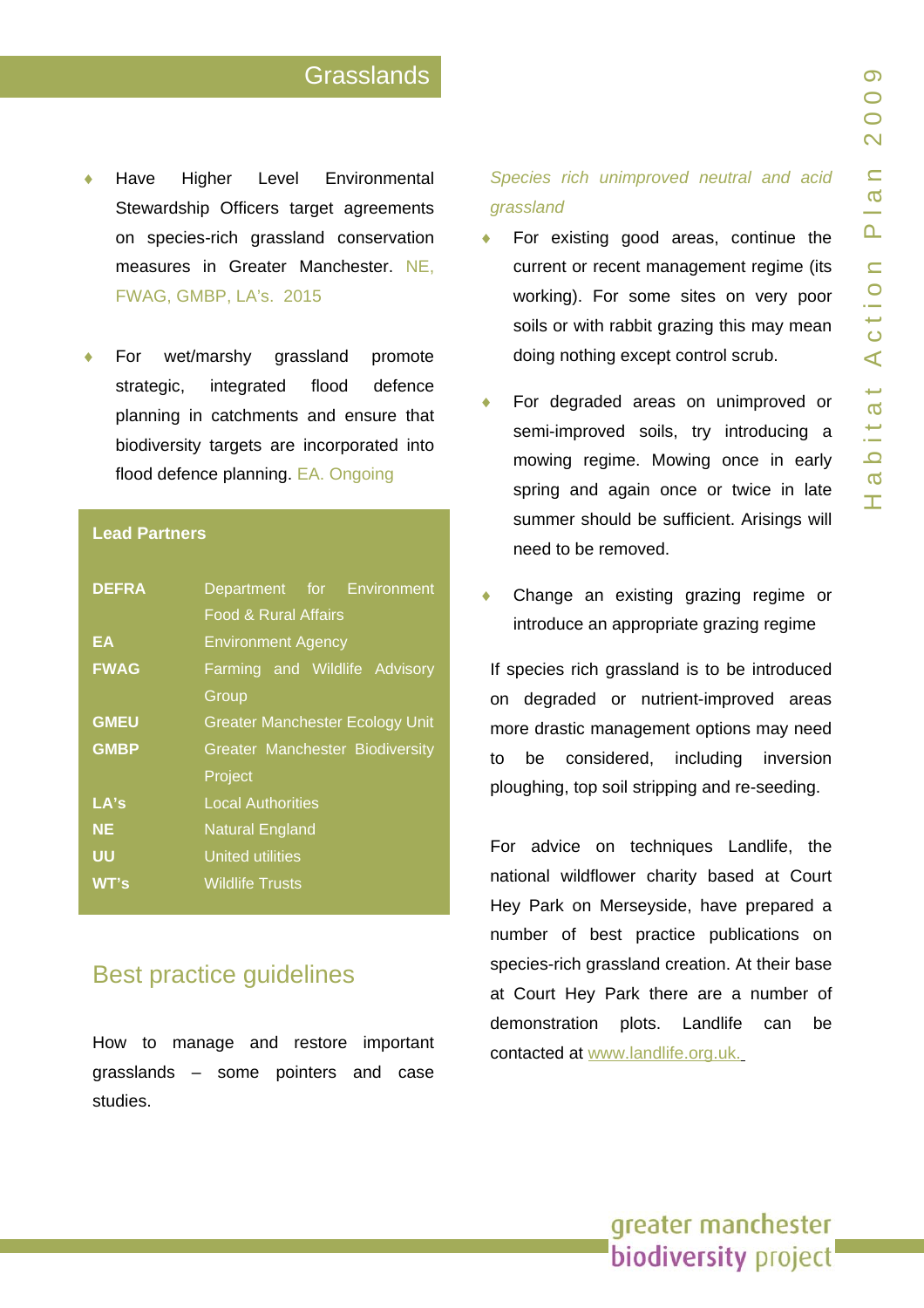## **SPECIES CONSIDERED APPROPRIATE FOR INCLUDING IN NEUTRAL RASSLAND SOWING IN GREATER G MANCHESTER**

#### **HERBS**

| Yarrow                     | Achillea millefolium |
|----------------------------|----------------------|
| <b>Common knapweed</b>     | Centaurea nigra      |
| Common cat's-ear           | Hypochoeris radicata |
| Meadow vetchling           | Lathyrus pratensis   |
| Autumnal hawkbit           | Leontodon autumnalis |
| Rough hawkbit              | Leontodon hispidus   |
| Ox-eye daisy               | Leucanthemum vulgare |
| Common bird's-foot trefoil | Lotus corniculatus   |
| <b>Ribwort plantain</b>    | Plantago lanceolata  |
| <b>Selfheal</b>            | Prunella vulgaris    |
| Meadow buttercup           | Ranunculus acris     |
| Common sorrel              | Rumex acetosa        |

#### **GRASSES**

| Common bent               | Agrostis capillaris  |
|---------------------------|----------------------|
| <b>Creeping bent</b>      | Agrostis stolonifera |
| <b>Sweet vernal grass</b> | Anthoxanthum         |
|                           | odoratum             |
| Crested dog's-tail        | Cynosurus cristatus  |
| Red fescue                | Festuca rubra        |
| Smooth meadow grass       | Poa pratensis        |
| Rough meadow grass        | Poa trivalis         |

◆ Herb species should only make up 20% of the seed mix; the remaining 80% should be appropriate grass species.

- ♦ Native species should always be used, from UK sources and ideally from the North West.
- ♦ Agricultural varieties and cultivars of legumes should be avoided.
- Sow on low fertility soil or sub-soil.

#### *Mars hy grassland*

The keys to wet grassland conservation are **k ting eeping the area wet** and **preven uccession to scrub.** Because these **s** management techniques can sometimes be difficult to sustain in the long term the options for creating new areas of wet grassland should be considered, particularly in relation to Sustainable Urban Drainage Schemes (SUDS)**.** 

**Further information about wet grasslands can be found here:** 

'European Wet grassland - Guidelines for Management and Restoration (RSPB 1999)

#### **Wet [Grassland Information](http://www.rspb.org.uk/ourwork/conservation/managingreserves/habitats/wetgrassland/index.asp) - RSPB**

#### *l Species rich grassland on post-industria ites s*

Since these sites are very difficult to recreate (they have normally arisen through neglect or serendipity and can often be on unique,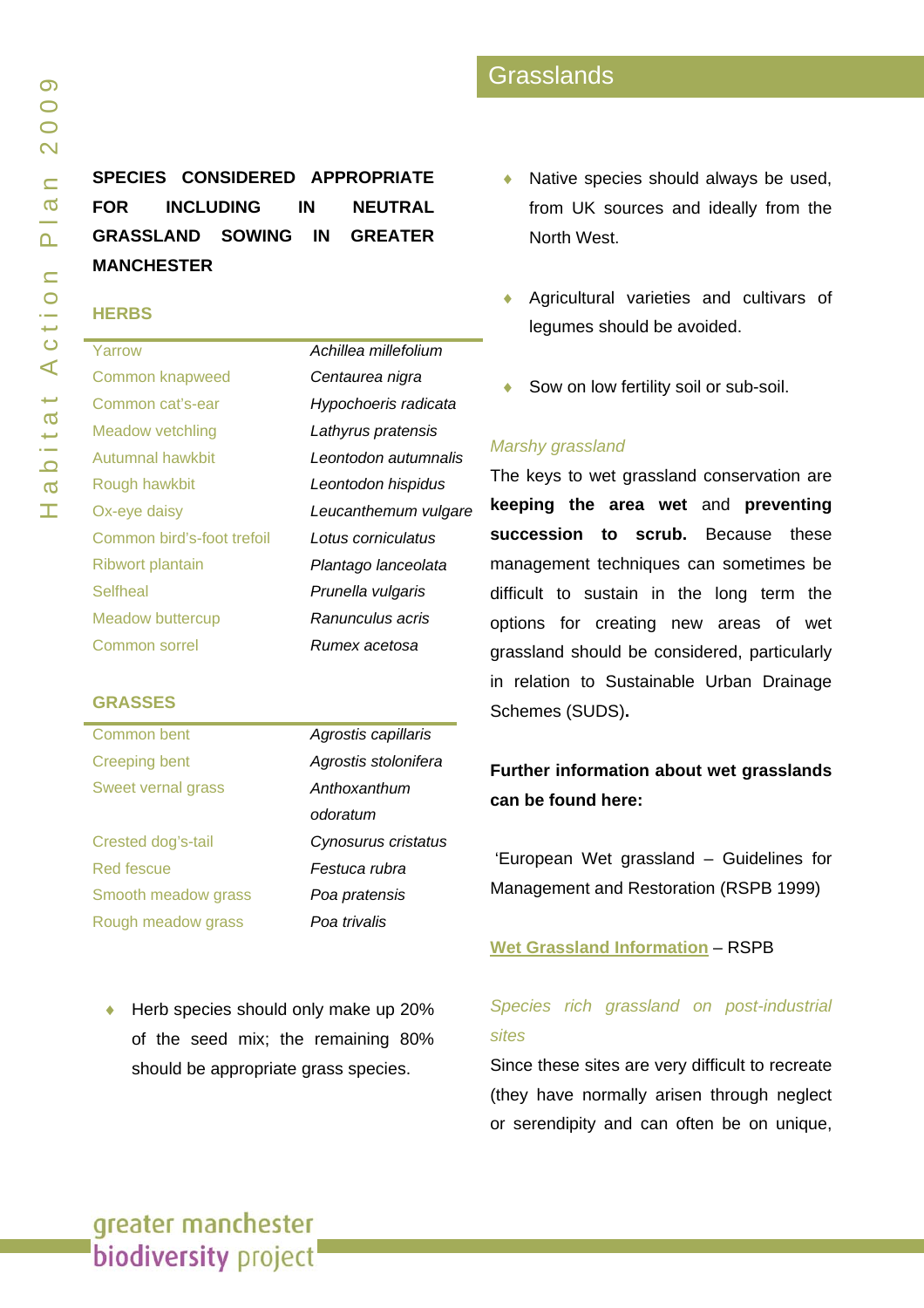difficult to recreate substrate types) conservation of these areas will likely depend on protection and management of existing important areas. Management will probably rely on control of u b encroachment. Because these sites can often support good invertebrate biodiversity advice on management for invertebrates can be obtained from **Buglife**.

# **CASE STUDY**

**Nob End SSSI/ Local Nature Reserve** 

Nob End in Bolton is a SSSI and was designated a Local Nature Reserve (LNR) in 2000. Bolton Countryside Service manages the Nature Reserve. The site is situated in the southeast of Bolton within an urban fringe area along the River Irwell, covering an area of 8.8 hectares. Nob End is a unique site for wildlife, as its substrate comprises regenerated industrial waste with extremely high ph a lkali deposits from the Leblanc process, which has created a unique environment rich in flora, such a s Blo omrape and many t ypes of Orc hid, Twayblade, Blue fleabane and Carline thistle. The current management aims are to maintain and enhance the important grassland habitats including, scrub cle arance and the removal of invasive species. The site is also important to the local people for informal recreation.

## Links to relevant BAP's

Farmland Birds onds & Lodges **Bats** [Brown Hare](www.gmbp.org.uk/site/images/stories/hares bap_09.pdf) [Great Crested Newt](www.gmbp.org.uk/site/images/stories/great crested newt bap_09.pdf)  Lowland Mosslands<br>[P](www.gmbp.org.uk/site/images/stories/ponds & lodges bap_09.pdf)onds & Lodges<br>[Twite](www.gmbp.org.uk/site/images/stories/twite bap_09.pdf) Uplands

## References

**European Wet Grasslands**; guidelines for management and restoration RSPB 1999

**Wildflowers Work**; a guide to creating and managing wildflower landscapes Landlife (National Wildflower Charity)

Penny Anderson and O liver Gilbe Gilbert Oxford **Habitat Creation and Repair** University Press 1998

All of a Buzz in the Thames Gateway; a Buglife project on the assessment of the invertebrate value of brownfield sites **<www.buglife.org.uk>**